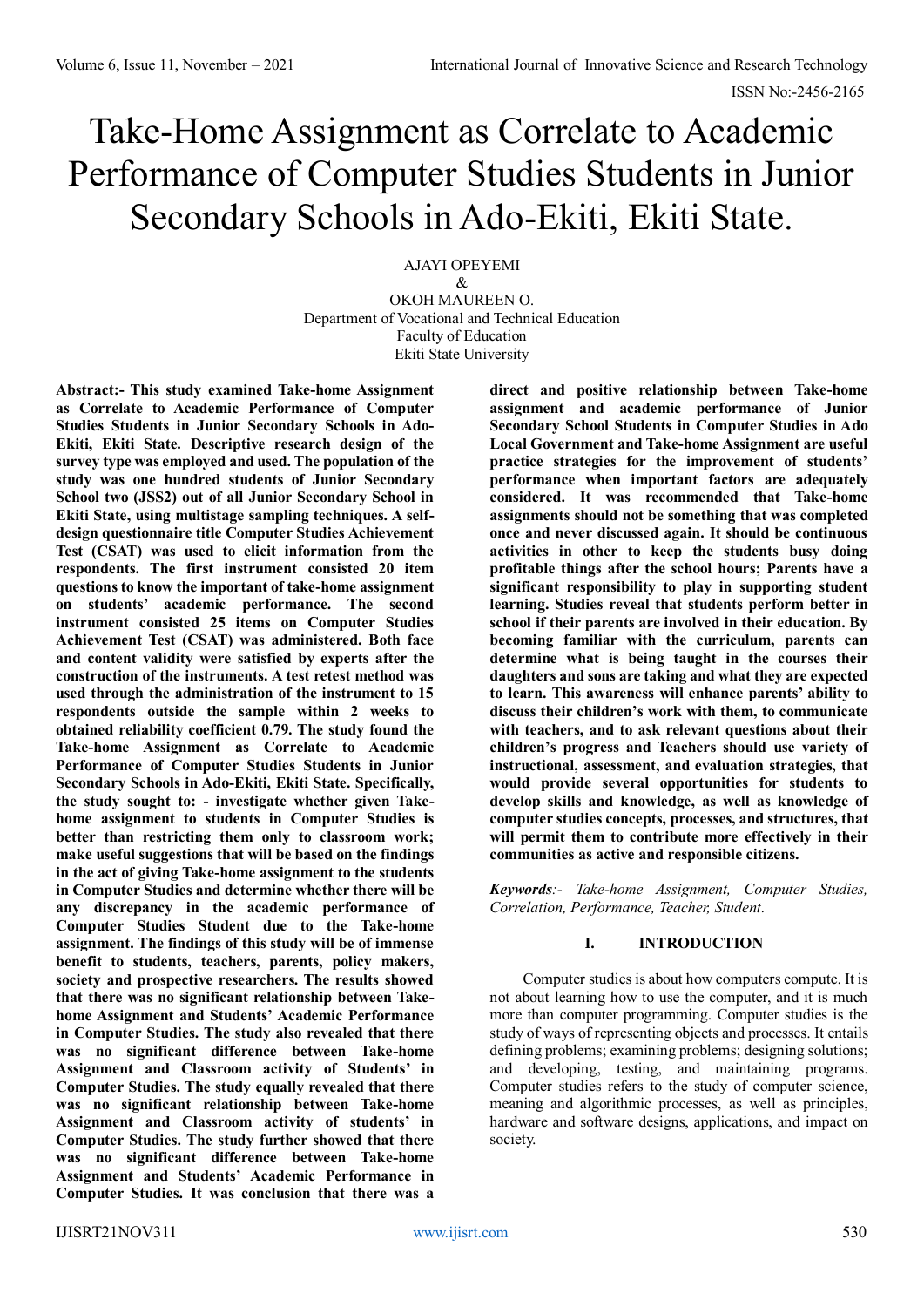Computer studies is pertinent to all students because it integrates a wide range of manageable problem-solving skills, together with logical thinking, synthesis, creative design, and evaluation. Also, it teaches basically helpful skills in such areas which include time management, communication, teamwork, and organization. Students live in a technologically rich world, and computer studies will give them the skills and knowledge to comprehend the underpinnings of current computer technology and prepare them for emerging technologies. A background to this discipline will introduce students to the opportunities and excitement offered by this dynamic field and will prepare them for a rewarding careers.

The computer studies program will create a solid background for those who aspire to study further and to acquire knowledge in the area of specialization such as database analysis, computer programming, computer engineering, computer science, education, information technology, software engineering, and game development.

The basic aspect of computer studies program is to provide students the skills, attitudes, and knowledge that will enable them to achieve success in secondary school, workplace, training or postsecondary education, and daily life.

The objectives of the computer studies curriculum are to enable students to:

- acquire knowledge of computer studies concepts;
- develop the skills, as well as critical thinking skills, conduct inquiries and the knowledge of techniques required for carrying out research, and communicate findings effectively, ethically, and accurately, ethically;
- apply the skills, attitudes and knowledge attained through the study of computer to different learning tasks and relate them to computer segmented areas at the global, national and local levels;
- develop permanent learning practice that will assist them to be accustomed with computer advances in the world and workplace;
- create connections that will assist them take advantage of potential work opportunities and postsecondary educational.

Effective learning in all aspects of computer studies depends on the development of skills and knowledge in the following four areas:

- Software development (including software engineering and project management principles)
- Algorithms and data structures
- Program efficiency and accuracy
- Professional and ethical task

The computer studies curriculum provides choice of courses, that are planned to offer students a solid background in these four areas.

Students have numerous tasks according to their studies. Students who determined to succeed in school and who can relate themselves will later realize that there is a direct connection between this effort and their attainment, and will definitely be spurred to work. However, some students will realize it to be complex to take charge of their learning due to difficulties tackled. The encouragement, patience and attention of teachers can be extremely essential to the achievement of these students. However, taking responsibility for their personal development and learning is an essential piece of education for all students, in spite of their situations.

Mastering the skills and concepts associated with computer studies entails study, work, and development of helpful skills. Furthermore, students who dynamically undertake opportunities outside the classroom will deepen and broaden their perception of computer issues and related topics. Their skills and knowledge will develop as they involve in leisure activities that entails the use of computer (e.g. computer clubs), reading associated to computers (e.g. Internet sources, magazines), and acquisition of knowledge as regards advances in computer studies (e.g. attending computer fairs).

Parents have a vital responsibility to discharge in encouraging student education. Studies reveal that learners' performance improve in school better if their parents assist in their studies. Through acquaintance with the curriculum, parents can asses' areas taught in the courses their sons and daughters covered and the expected topics to be disseminated. This knowledge will improve parents' competency to ask relevant questions concerning their children's improvement, communicate with teachers, and discuss their children's work with them. Awareness of the outlooks in different courses will also assist parents to understand teachers' comments on student improvement and to cooperate with teachers to better their children's assimilation.

The contributory ways by which parent can promote learning of their children are engaging in school management activities that is, to be one of the officials in school base management committee), partaking in parent seminars, attending parent-teacher interviews, and encouraging students to complete their assignments at home. Moreover, in corroborating school activities, parents need to give their wards privileges to ask question on socio, political and economic affairs, as well as improvements in area that emerge in technologies.

Teachers and students have additional tasks. Teachers build up suitable instructional strategies that will enable the learners to accomplish targeted curriculum expectations, so also to achieve suitable techniques for assessing learners' understanding. Teachers also encourage students in improving the reading, writing, oral communication, and desirable skills necessary for achieving success in all their course work. Teachers introduce different learning methods and assessment techniques to the classroom, addressing student requirements and ensuring sound learning prospects for individual learner.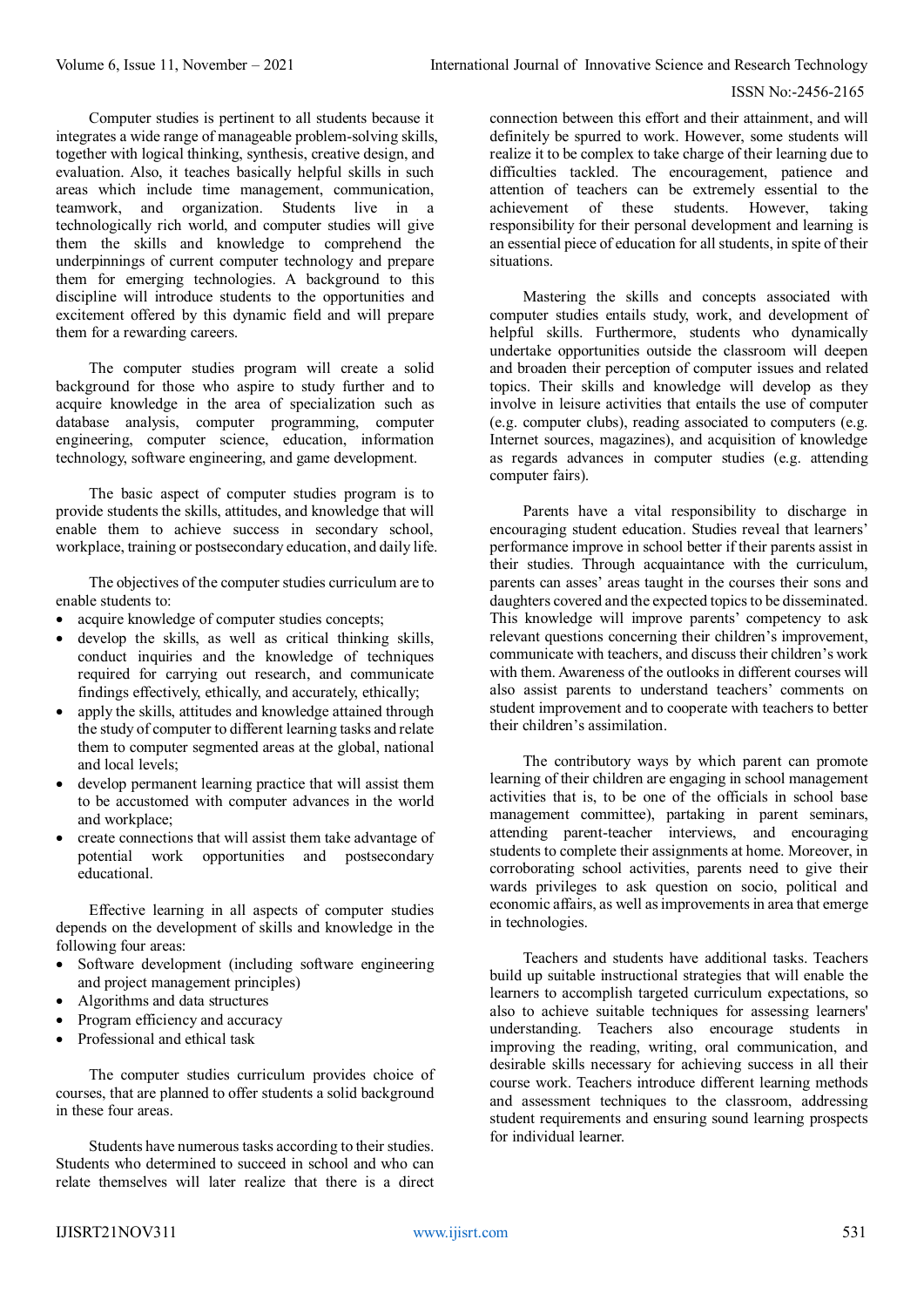Applying various instructional and assessment techniques, teachers give a lot of chances for learnersto build up knowledge and skills, as well as awareness of computer studies concepts, structures, and processes, that will engage them to have effective performance in their communities as active and responsible citizens.

The principal works in collaboration with parents and teachers so as to compulsorily ascertain that every learner gain opportunity to adequate and quality educational attainment. In order to assist and promote quantitative student learning, principals ensure that curriculum is strictly and adequately carried out in each classroom setting by applying various teaching and learning methods. Also, they compulsorily make sure that adequate and suitable instructional aids are provided to encourage teachers and students to yield fruitful outcome. To improve teaching and learning in every subject, as well as computer studies, principals encourage group learning and cooperate with teachers to encourage their contributory efforts in professional efficiency development and activities. Also, the participatory efforts of the principals is to ensure that each student has an Individual Education Plan (IEP) is receiving the accommodations and/or modifications emphasized in his/her plan. Moreso, in ensuring that the IEP is accurately monitored, implemented, developed.

The term homework can be traced back from 1350 to 1400. It originates from the phrases "Medieval Latin assignamentum" and "Middle English assignment." Take-Home Assignment is one of the most developer-friendly forms of skill set evaluation is the take-home assignment. A take-home assignment is a work sample where candidates are asked to complete a task that is intended to showcase their practical skills and thought process. These tasks are accompanied by a due-date but are completed on the candidate's own time. Homework is a task that is giving to a student by his/her teacher to be done outside the classroom, especially at home.

Take-home targeted various purposes particularly when it is regularly done. Some of these purposes include:

- Take-home assignment assists the learners to develop their efficiency
- When done regularly, homework can be an avenue to preparatory efforts towards examination
- When learners undertake homework with serious concentration it requires, he/she will be able to comprehend the specific topic.
- Take-home assignment encourages collaborations among learners in the course of collaborated discussions. These group discussions assist students to cooperate with themselves therefore there is a deep exchange of crucial experience.
- Take-home can be used as a means to promote or encourage boldness of students due to exposure to many topical issues. This directly promote learner's assimilation of the topics.
- Conventionally, homework is used as means to create mutual relationship between teachers, parents, and

students including their colleagues.

- *A. Take-home assignments have a few distinct advantages:*
- Take-home assignment provides an accurate indication of technical ability: — There is no better way to assess someone's ability to do the work than to assess their work (profound, I know). But seriously, there's plenty of research to suggest that well-designed work assignments correlate with job performance later on.
- Take-home assignment test what matters: The welldesigned take-home assignment resembles real work, rather than an arbitrary test of algorithmic knowledge. If you're using a tool like Code Submit, then the take-home allows candidates to demonstrate their skill using the same tools they will be working with on the job rather than "simulated" work environments.
- Take-home assignment facilitates diversity and inclusion: — Because they take place in the comfort of a candidate's home (or wherever they prefer to work) and not in your office, take-home assignments reduce the likelihood of intrinsic biases playing a role in preemptively screening out candidates before you know what they're capable of. The playing field is also leveled for more introverted candidates, who may not perform their best in a live or face-to-face assessment.
- Take-home assignment promotes adequate management of time in learners. They begin to allocate their time to play and study thus learning in order to fulfill their fixed task on time

Poorly implemented take-homes have garnered criticism from disgruntled candidates in the recent past. Here is why:

- They're Perceived as Free Labor: A well-designed take-home assignment is real work, but not the kind that you then integrate into your product.
- They're Way Too Long: When a candidate receives a take-home that requires an entire weekend of work, the free-labor issue is made even worse. Can you blame candidates for being suspicious? A well-designed takehome is concise enough to be completed in one sitting. This levels the playing field for candidates who don't have as much free time. The best developers rarely have a lot of time on their hands and don't stay unemployed for long. In the worst case, your 8-hour assignment might be reason enough for a great candidate to pass on your job opportunity entirely.
- They Rarely Provide Feedback When a developer does not make it past the take-home assignment, it's usually because they did not demonstrate the skill set that the hiring manager was looking for. Of course, there could be a multitude of reasons why the assessor did not believe the candidate was right for the job, but providing feedback in these types of situations is often a lose-lose for the company. Still, it does not feel good to be told your performance was lackluster without any specific feedback, and a quick dismissal hurts much more when you spent 8 hours on a Saturday working on it. By making the takehomes more concise and requiring a shorter timeinvestment, the cold-shoulder stings a little less.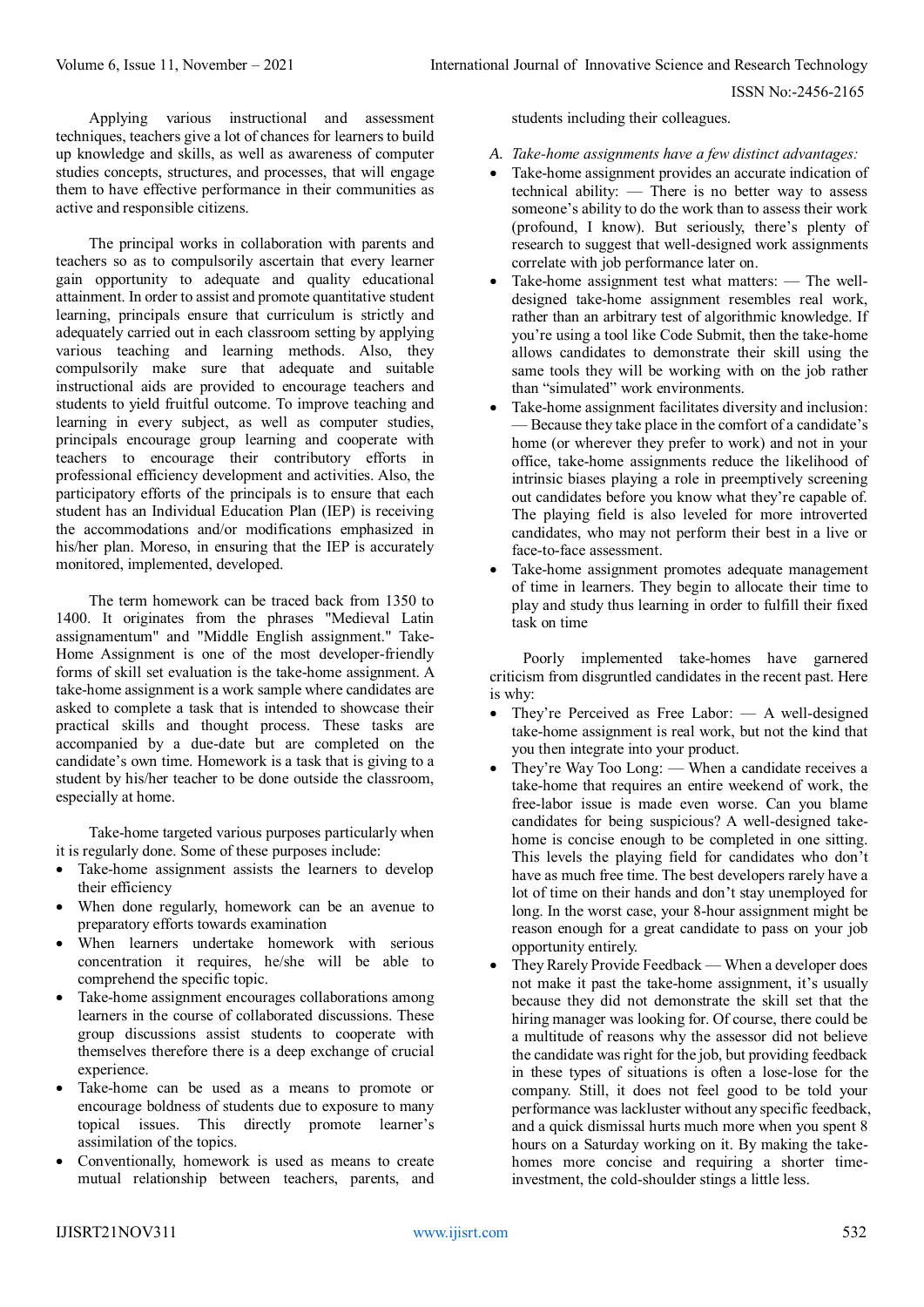Take-home assignments should not be something that was completed once and never discussed again. Take-home is the main intersection between home and school activities. It is a widespread belief among school leaders, teachers and parents that take-home is a valuable educational tool. Assigning take-home assignment can be seen as an instrument to raise students' effort. Cooper, Patall and Robinson (2006) summarizes the education literature on takehome in primary and secondary education, and conclude that take-home is positively related to academic performance, with larger effects at the secondary school level than at the primary school level and none of the studies reviewed had a well-designed approach for assigning take-home assignment.

Assigning take-take assignment is a teacher's policy and at his discretion. Teacher is duly empowering to give takehome assignment to the students and ensure its marking and correction, if needed be. Peradventure take-home assignment is a substitute for in-school learning, it is particularly likely that the home environment will influences the return of takehome assignment. To the extent that the home environment is essential whether the take-home assignment is done, completed if it was done, perceived or not, students from educated parents seems to benefits more from take-home assignment than the students from less educated parents.

The Nigeria society is of the opinion that the academic performance of students in computer studies has been declining, and the declining in the academic performance of students this course could be attributed to various factors such as sociological, cultural, economic and psychological. Although, the influence of these factors and others that contribute to poor performance of students could not be overruled and the important factor which has not been given enough consideration is the methodological factor. When methodology factor is involving, it means that the teacher and student who are the keys factor are considered during the teaching and learning process.

The use of students' private time should be employed. To most teachers, the hour of work ends immediately the closing bell is rung. There is a form of income generating venture waiting to be taken care of after the school closing hour. The students on the other hand are not as committed as of the olden days, whereas some of the students might be willing to do some extra school work at home and their parents appears to have prepared what they will sell when they come back from school. Such students do not have the opportunity of private time to study on their own till next day with teacher for another fresh work load.

## *B. Statement of the Problem*

The researcher observer that classroom teaching and learning activities alone seems not enough for students to perform optimally in computer studies. Also, it appears that the time allotted for each of the subjects especially computer studies is not adequate to teach effectively. The researcher also, observed that the methodology explored by the teacher seems not adequate for the students to assimilate during computer studies classroom activities. The researcher observed that students seems not to gain an understanding of

computer studies concepts during computer studies classroom activities.

#### *C. Purpose of the Study*

The study found the Take-home Assignment as Correlate to Academic Performance of Computer Studies Students in Junior Secondary Schools in Ado-Ekiti, Ekiti State. Specifically, the study sought to:

- investigate whether given Take-home assignment to students in Computer Studies is better than restricting them only to classroom work;
- make useful suggestions that will be based on the findings in the act of giving Take-home assignment to the students in Computer Studies;
- determine whether there will be any difference in the academic performance of Computer Studies Student due to the Take-home assignment.

#### *D. Significance of the Study*

The findings of this study will be of immense benefit to students, teachers, parents, policy makers, society and prospective researchers.

The study will be of help to the students in order to make useful of their time after school hours with productive academic activities and it will help the students to cultivate the idea thorough thinking. The study will be of help to the teachers to adopt and use appropriate methodology in teaching and learning process. Also, the teachers will be able to use appropriate instructional materials that will stimulate and attract students to develop effective study techniques. The study will help the parents to understand that their wards engage with the meaningful academic activities after school hours that will improve their academic performance. It will also, relief the parents of the stress after school hours. The study will help the school administrators because they will see the reason to consider and improve students' physical academic environment for conducive, understanding and educational enlightenment. The study will be of significant to the prospective researchers because it will expose them to see that classroom teaching only is not enough to improve academic performance.

- *E. Research Hypotheses*
- There is no significant relationship between Take-home Assignment and Students' Academic Performance in Computer Studies.
- There is no significant relationship between Take-home Assignment and Classroom activities of students' in Computer Studies.
- There is no significant difference between Take-home Assignment and Students' Academic Performance in Computer Studies
- There is no significant difference between Take-home Assignment and Classroom activities of Students' in Computer Studies.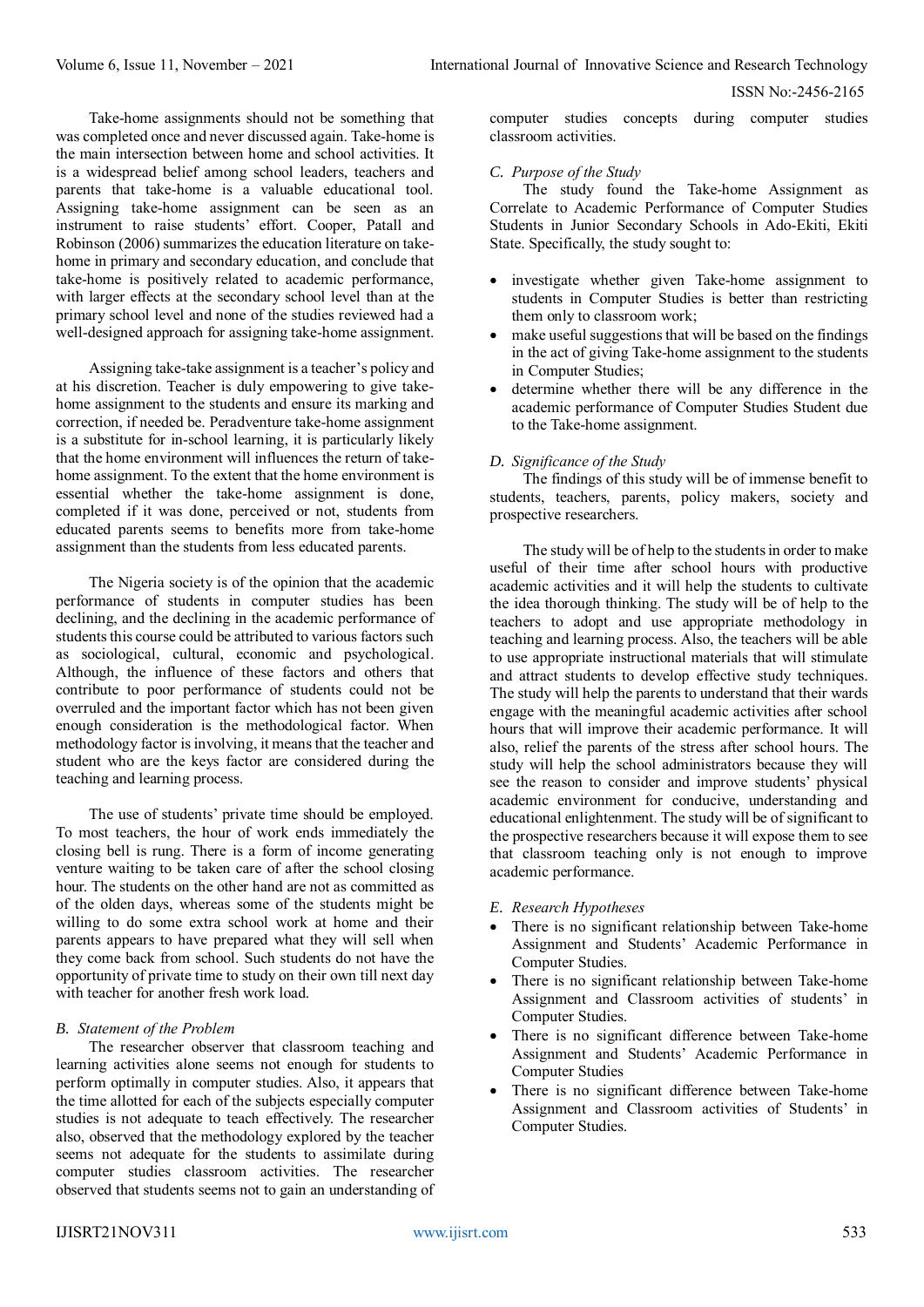ISSN No:-2456-2165

#### **II. METHODOLOGY**

Descriptive research design of the survey type was employed and used. The population of the study was one hundred students of Junior Secondary School two (JSS2) out of all Junior Secondary School in Ekiti State, using multistage sampling techniques. A self-design questionnaire title Computer Studies Achievement Test (CSAT) was used to elicit information from the respondents. The first instrument consisted 20 item questions to know the important of takehome assignment on students' academic performance. The second instrument consisted 25 items on Computer Studies Achievement Test (CSAT) was administered. Both face and content validity were satisfied by experts after the construction of the instruments. A test retest method was used through the administration of the instrument to 15 respondents outside the sample within 2 weeks to obtained reliability coefficient 0.79.

#### *A. Administration of Instrument*

The researcher obtained cooperation and permission from the school's principal and other staff. The researcher went to the classroom to administered the questionnaire on the students. They were required to complete the questionnaire given to them and return immediately after completion.

#### **III. RESULT**

The data obtained through the research instrument were analyzed and all the hypotheses were tested at 0.05 level of significance. Pearson's Product Moment Correlation Analysis and t-test were used for the study.

### **Testing Hypotheses**

**Hypothesis 1:** There is no significant relationship between Take-home Assignment and Students' Academic Performance in Computer Studies.

| <b>Variable</b>         |    | Mean  | <b>SD</b> | df | t-cal | Sig.<br>Value |
|-------------------------|----|-------|-----------|----|-------|---------------|
| Take-home<br>Assignment | 20 | 14.55 | 1.32      | 38 | 0.416 | 0.068         |
| Academic                | 20 | 14.05 | 1.10      |    |       |               |
| Performance             |    |       |           |    |       |               |

Table 1: Pearson Correlation of Take-home Assignment and Students' Academic Performance in Computer Studies. Critical value at 0.05 level of significance

From table 1 above showed that the significant value of 0.068 is greater than the Alpha level of 0.05; the null hypothesis is therefore accepted. Hence, there is no significant relationship between Take-home Assignment and Students' Academic Performance in Computer Studies.

**Hypothesis 2:** There is no significant difference between Take-home Assignment and Classroom activity of Students' in Computer Studies.

| <b>Variable</b>         |    | Mean  | <b>SD</b> | df | t-cal | Sig.<br>Value |
|-------------------------|----|-------|-----------|----|-------|---------------|
| Take-home<br>Assignment | 20 | 14.55 | 1.32      | 38 | 0.080 | 0.737         |
| Class<br>Activity       | 20 | 14.80 | 1.40      |    |       |               |

Table 2: Pearson Correlation of Take-home Assignment and Class Activity of Students' in Computer Studies. Critical value at 0.05 level of significance

From table 2 above showed that the significant value of 0.737 is greater than the Alpha level of 0.05; the null hypothesis is therefore Accepted. Hence, there is no significant difference between Take-home Assignment and Classroom activity of Students' in Computer Studies.

**Hypothesis 3:** There is no significant relationship between Take-home Assignment and Classroom activity of students' in Computer Studies.

| Variable   |    | Mean  | <b>SD</b> | df | t-cal | Sig.<br>Value |
|------------|----|-------|-----------|----|-------|---------------|
|            |    |       |           |    |       |               |
| Take-home  | 20 | 14.55 | 1.32      | 38 | 0.582 | 0.564         |
| Assignment |    |       |           |    |       |               |
| Class      | 20 | 14.80 | 1.40      |    |       |               |
| Activity   |    |       |           |    |       |               |

Table 3: t-test Analysis of Take-home Assignment and Classroom Activity of Students' in Computer Studies. Critical value at 0.05 level of significance

From table 3 above showed that the significant value of 0.564 is greater than the Alpha level of 0.05; the null hypothesis is therefore Accepted. Hence, there is no significant relationship between Take-home Assignment and Classroom activity of students' in Computer Studies.

**Hypothesis 4:** There is no significant difference between Take-home Assignment and Students' Academic Performance in Computer Studies.

| <b>Variable</b>         |    | Mean  | <b>SD</b> | df | t-cal | Sig.<br>Value |
|-------------------------|----|-------|-----------|----|-------|---------------|
| Take-home<br>Assignment | 20 | 14.55 | 1.32      | 38 | 1.304 | 0.200         |
| Academic                | 20 | 14.05 | 1.10      |    |       |               |
| Performance             |    |       |           |    |       |               |

Table 4: t-test Analysis of Take-home Assignment and Students' Academic Performance in Computer Studies. Critical value at 0.05 level of significance

From table 4 above showed that the significant value of 0.200 is greater than the Alpha level of 0.05; the null hypothesis is therefore Accepted. Hence, there is no significant difference between Take-home Assignment and Students' Academic Performance in Computer Studies.